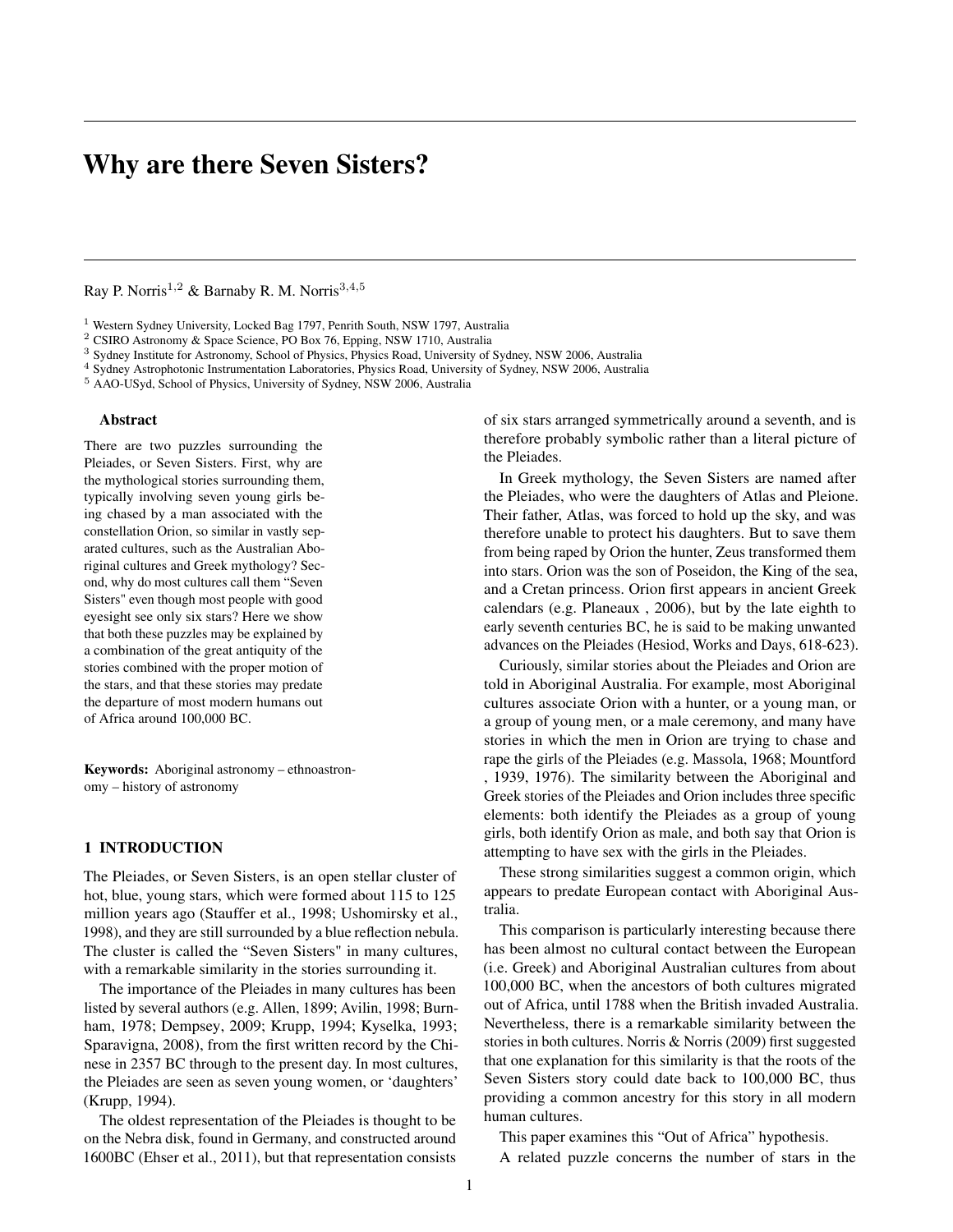Table 1 The visible stars of the Pleiades, taken from the Hipparcos catalog (van Leeuwen, 2009) Those corresponding to the Pleiades of Greek mythology are marked with an asterisk. Asterope is a binary with a separation of 2.5 arcmin, so the two stars are indistinguishable to most human eyes. The combined brightness of the two stars is  $V_{mag} = 5.66$ 

| name      | RA<br>J2000 | dec<br><b>J2000</b> | Vmag | PM(RA)<br>mas/yr | PM(delta)<br>mas/yr | spectral<br>type  |
|-----------|-------------|---------------------|------|------------------|---------------------|-------------------|
|           |             |                     |      |                  |                     |                   |
| Electra*  | 03 44 52.52 | $+240648.4$         | 3.72 | 21.55            | $-44.92$            | B6III             |
| 18 Tau    | 03 45 09 73 | $+245021.7$         | 5.66 | 19.03            | $-46.64$            | B8V               |
| Taygeta*  | 03 45 12 48 | $+2428026$          | 4.30 | 19.35            | $-41.63$            | B <sub>6</sub> V  |
| Maia*     | 03 45 49.59 | $+2422043$          | 3.87 | 21.09            | $-45.03$            | <b>B</b> 8III     |
| Asterope* | 03 45 54 46 | $+2433166$          | 5.76 | 19.44            | $-45.36$            | B8V               |
| Merope*   | 03 46 19.56 | $+2356545$          | 4.14 | 21.17            | $-42.67$            | B <sub>6</sub> IV |
| Alcyone*  | 03 47 29.06 | $+24.0618.9$        | 2.85 | 19.35            | $-43.11$            | B7III             |
| Atlas     | 03 49 09.73 | $+24.0312.7$        | 3.62 | 17.77            | $-44.70$            | <b>B</b> 8III     |
| Pleione   | 03 49 11.20 | $+24.0812.6$        | 5.05 | 18.71            | $-46.74$            | B7p               |

Pleiades. Although, in principle, ten stars in the Pleiades are sufficiently bright ( $m_v < 6$ ) to be seen with the naked eye, most people with good eyesight, in a dark sky, see only six stars (Kyselka, 1993). This is not a new phenomenon: even in the third century BC, the Greek poet Aratus of Soli gave the names of the Seven Sisters (Halcyone, Merope, Celaeno, Electra, Sterope, Taygete, and Maia) but then reported that "only six are visible to the eyes" (Krupp, 1991). Thus, while many cultures regard the cluster as having seven stars, they acknowledge that only six are normally visible, and then have a story to explain why the seventh is invisible.

These "lost Pleiad" stories are found in European, African, Asian, Indonesian, Native American and Aboriginal Australian cultures (Burnham, 1978; Gibson, 2017). In Greek mythology, one of the sisters, Merope, was ashamed of falling in love with a mortal and therefore faded from sight (Sparavigna, 2008). In Australian Aboriginal mythology, one (or occasionally two) of the sisters has died, is hiding, is too young, or has been abducted, so only six (or five) are visible (Fuller et al., 2014; Kyselka, 1993). Krupp (1991) gives a story from the Onondaga Iroquois in which one of the stars sang as they ascended to the sky and thus became fainter. In Islam, the seventh star fell to earth and became the Great Mosque (Ammarell & Tsing, 2015). It is hard to escape the conclusion that once upon a time there really were seven easily visible stars, one of which is no longer visible. Hertzog (1987) describes this phenomenon as "the combined testimony of numerous societies, spanning continents and millennia, for a seventh easily visible ... Pleiad which subsequently dimmed"

#### 2 THE ASTRONOMY OF THE PLEIADES

The Pleiades is one of the nearest open clusters to the Sun, at a distance of about 135 pc (Melis et al., 2014), and one of the youngest, with an age of  $\sim$  115 - 125 million years) (Ushomirsky et al., 1998; Stauffer et al., 1998). The Pleiades contains stars spanning a wide range of masses, but the brightest visible stars are all B stars. The dynamics of the cluster as a whole are well-studied (e.g. Converse & Stahler, 2010) but subsequent discussion in this paper is limited to the ten stars that are, in principle, visible to the human eye, with  $m_v < 6$ , listed in Table 1.

B stars are often variable (e.g. Waelkens & Rufener, 1985) and the variability of the Pleiades has been well-studied (e.g. White et al., 2017). Several have been observed to be variable, and Pleione is known to be an irregular variable, varying by as much as 0.5 magnitude in the last century (Burnham, 1978). However, such studies are only sensitive to short-term variability (on a timescale of days to years). On a timescale of tens of millions of years, comparable to the lifetime of the star, the star is expected to gradually increase in luminosity because of its expansion as it moves across the main sequence (Langer, 2012), but the change over a period of 100,000 years is probably still too small to be visible to the human eye. Additional variability may also be caused by motion of the obscuring dust that veils the Pleiades. Because of these unknown factors, we have no information on how the brightness of these stars varies on timescales of thousands of years.

The proper motion of these stars has been measured accurately by Hipparcos (van Leeuwen, 2009). Gravitational forces from the mass of the cluster, or from tidal fraction, are negligible over human timescales, and so we can linearly extrapolate their motion back to prehistoric times, as shown in Figure 1.

# 3 THE SEVEN SISTERS AND ORION IN ABORIGINAL AUSTRALIA

#### 3.1 Aboriginal Astronomy

Astronomy is a central part of many Aboriginal cultures. An extensive review, citing all known publications in this field, is given by Norris (2016). Mountford (1976) reported that some Aboriginal people knew the name of every star as faint as fourth magnitude, and knew myths associated with most of those stars. Even now, some elders can name most stars in the sky visible to the naked eye, and have an intuitive understanding of how the sky rotates over their heads from east to west during the night, and how it shifts over the course of a year (Norris, 2016). Maegraith (1932) says that 'The most interesting fact about Aboriginal astronomy is that all the adult males of the tribe are fully conversant with all that is known, while no young man of the tribe knows much about the stars until after his initiation is complete ... The old men also instruct the initiated boys in the movements, colour and brightness of the stars.' Dawson (1881) reported that astronomy was 'considered one of their principal branches of education. ... it is taught by men selected for their intelligence and information'.

#### 3.2 Orion

Most Aboriginal cultures associate Orion with a hunter, or a young man, or a group of young men, or a male ceremony, and many have stories in which the men in Orion are trying to chase and rape the girls of the Pleiades (e.g. Massola, 1968; Mountford , 1939, 1976). Examples include: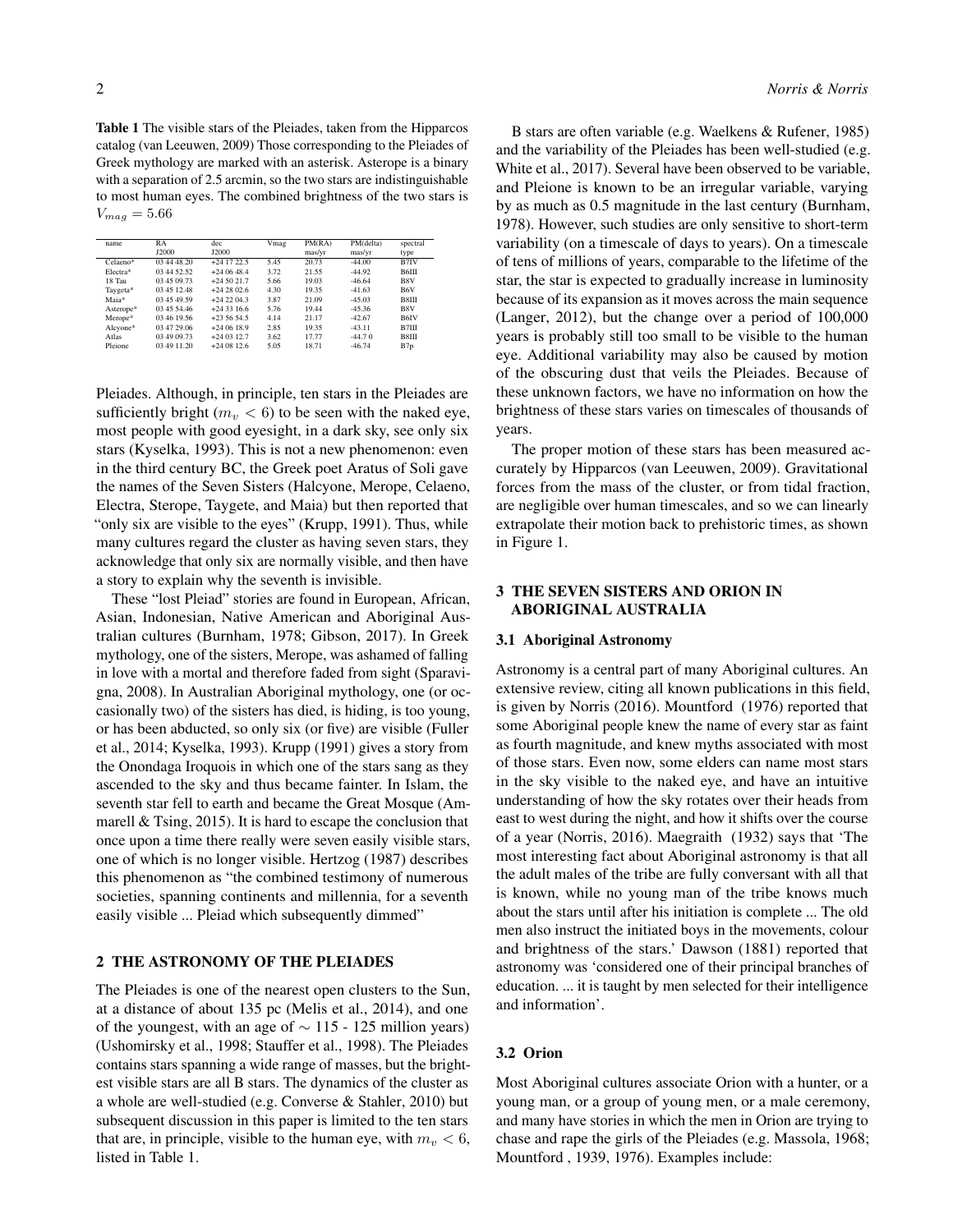

Figure 1. The appearance of the Pleiades at present and at 100,000 BC, assuming linear motion and no variability. The area of each symbol is proportional to  $(6 - m_v)$ , where  $m_v$  is the apparent magnitude.

- A Yolngu story that the three stars of Orion's belt are three brothers in a canoe, with Betelgeuse marking the bow of the canoe, and Rigel the stern. The Orion nebula is a fish, attached by a line to the canoe (Fig. 2). They were blown into the sky by the Sun-woman as punishment for eating their totem animal, a king-fish, in violation of Yolngu law (Davis, 1989; Wells , 1973; Norris, 2016).
- The Kaurna story (Gell , 1842; Teichelmann & Schuermann, 1840) that Orion is a group of boys who hunt kangaroo and emu on the celestial plain.
- The Murrawarri story (Mathews & White, 1994) that Orion wore a belt, carried a shield and stone tomahawk, and their name for the constellation (Jadi Jadi) means either 'strong man' or 'cyclone'.
- The report by Bates (1925) that people over a great area of central Australia regarded Orion as a 'hunter of women', and specifically of the women in the Pleiades,

and that the male initiation ceremony includes an enactment of Orion chasing and raping women. The ceremony may only take place when Orion is *not* in the sky, which is consistent with the report (Fuller et al., 2014) that, in Kamilaroi culture, Orion's setting in June is associated with the male initiation ceremony.



Figure 2. An Australian Aboriginal interpretation of the constellation of Orion, known as "Djulpan" in Yolngu, from the Yolngu people of Northern Australia. The three stars of Orion's belt are three young men who went fishing in a canoe, and caught a forbidden king-fish, represented by the Orion Nebula. Drawing by the author based on Yolngu oral and written accounts.

# 3.3 Pleiades

The Pleiades are one of the best known features of the Aboriginal sky and its stories have been described extensively (e.g. Andrews, 2005; Clarke, 2009; Johnson , 2011; Norris, 2016) so only a brief description will be attempted here. In nearly all Australian cultures, the Pleiades are female, and are often called the Seven Sisters (Johnson , 2011; Norris, 2016) . They are generally identified with a group (usually seven, but sometimes six) of young girls, or sisters, often fleeing from the man or men in Orion (or occasionally from the Moon or another celestial body). They are frequently associated with sacred women's ceremonies and stories. The Pleiades are also important as an element of Aboriginal calendars, and in several groups their heliacal rising marks the start of winter. For example, Norris (2016) report an account in which 'Seven sisters come back with turtle, fish, freshwater snakes and also bush foods like yams and berries.The stars come in season when the food and berries come out, They give Yolngu bush tucker, they multiply the foods in the sea - that's why Yolngu are happy to see them'.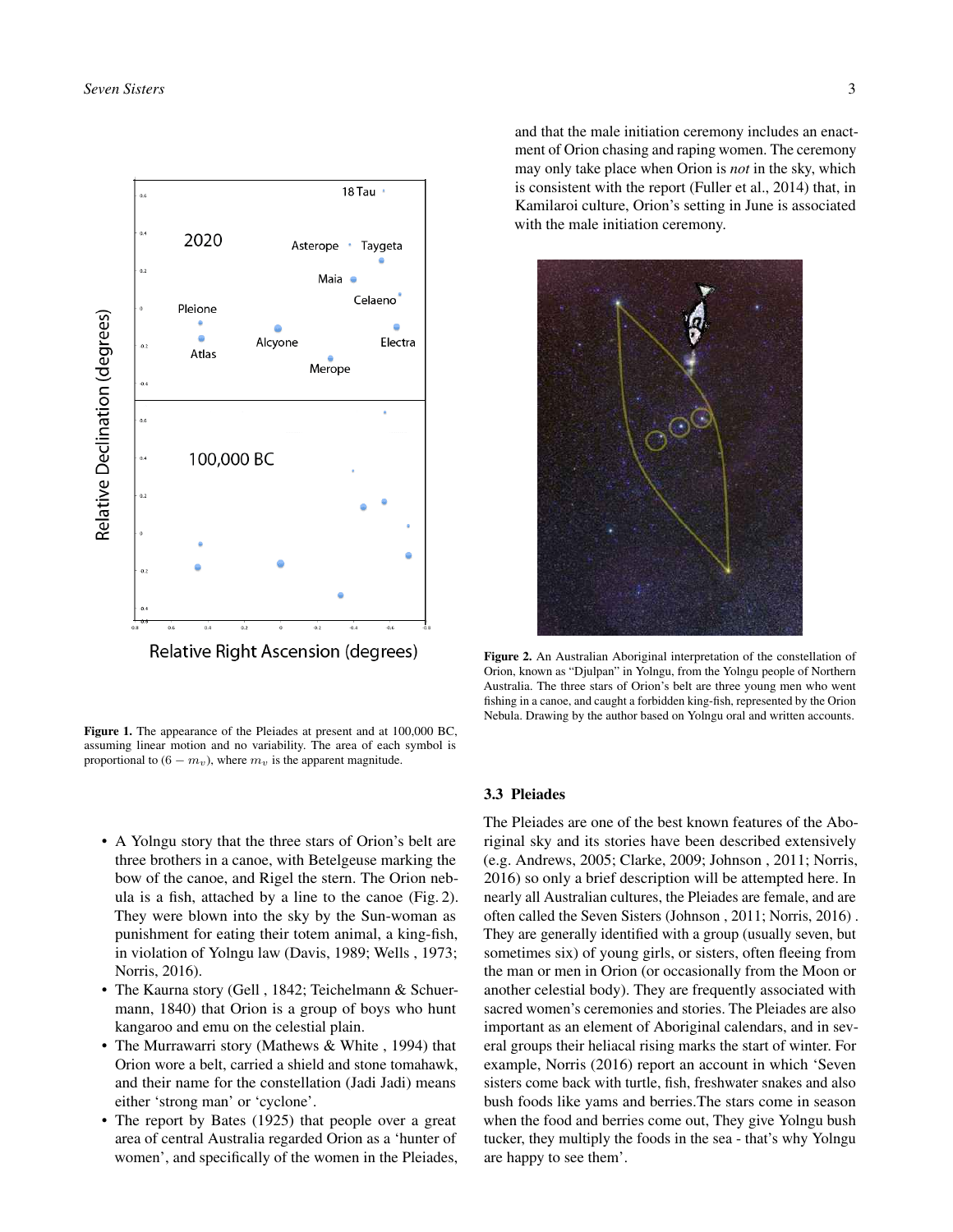Johnson (2011) divides the Pleiades stories into four groups, to which we add a fifth based on the presence of a protective dingo. The five groups are then as follows:

- In most areas of mainland Australia, the Pleiades are portrayed as girls chased by the young men in Orion which is very similar to the Greek myth
- In Arnhem Land, stories portray the Pleiades as partners of the men in Orion. In some versions of the story from NSW and Victoria, Orion consists of boys who dance at night to music made by the girls in the Pleiades (Parker, 1905; Smyth, 1878).
- In south-west Australia, the stories often feature the girls being protected by their dingoes. Because this detail is absent in stories from south-east Australia, Tindale (1983) argued that the story predates the arrival of dingoes in Australia in about 5000 BC. The association of the Pleiades with dingoes may also stem from the harvesting of dingo puppies by several groups as a food source at the heliacal rising of the Pleiades (Harney, 1963; Norris, 2007b; Tindale & Lindsay , 1963).
- In the Torres Strait Islands, they are (with Orion) part of the crew of Tagai's boat that perished at sea after Tagai caught them stealing and threw them overboard.
- In Tasmania, there is no known Pleiades story.

Stories in which there are six are usually accompanied by a story explaining how the "lost Pleiad" has been raped, or murdered, or has been captured by Orion, or is in hiding from Orion.

Many Aboriginal stories refer to the sisters as pursued by the young men in Orion (Tindale, 1983), For example, Harney (1959) reports a Central Desert version in which the girls are being chased towards Uluru by the young Orion men from the North, and escape by fleeing into the sky. Similarly, in Kamilaroi culture, Orion is known as the young men who loved, and pursued, the Pleiades (Mountford , 1976; Parker, 1905).

The Aboriginal stories of Orion and the Seven Sisters are so widespread throughout Australia, and occur in so many different Australian Aboriginal cultures, with local variations, that these stories are probably thousands of years old, certainly predating the European occupation of Australia (Johnson , 2011).

### 4 HUMAN PERCEPTION OF THE PLEIADES

Although most people see six stars, some see far more. For example, the first non-Aboriginal Australian astronomer, William Dawes, claimed to be able to see 13 stars (Burnham, 1978), so evidently was able to see stars fainter than sixth magnitude. There are several other accounts of individuals with exceptional eyesight who can see large numbers of stars. Nevertheless, most people see six stars, a few can see eight, and rarely, those with exceptional eyesight see even larger numbers of stars. However, there is significant disagreement over *which* stars are included in the Seven Sisters.

The "Seven Sisters" of Greek mythology are unambiguous and are indicated by asterisks in Table 1. Most modern people with good eyesight can easily see the brightest five: Alcyone, Merope, Electra, Maia, and Taygeta, all of which are  $m_v =$ 4.3 or brighter. Atlas ( $m_v = 3.6$ ) is often included as one of the Seven Sisters even though, in Greek mythology, Atlas is the father of the sisters.

Pleione is the next brightest star (at  $m_v = 5.05$ ), and so is the obvious candidate for the seventh star, although in Greek mythology she is the mother of the Seven Sisters. However, Pleione is very close to the bright star Atlas, making it hard to see, as will be discussed below. The remaining three stars (Celaeno, 18 Tau, and Asterope are all very faint (at  $m_v = 5.45$  or fainter), close to the human limit of sensitivity, and cannot be seeen by most people. Thus the six stars of the Seven Sisters as pointed out by many contemporary observers (e.g. King, 2014) are Alcyone, Merope, Electra, Maia, Taygeta, and Atlas, with a seventh, Pleione, just visble to those with good eyesight

## 5 THE PHYSIOLOGY OF SEEING STARS

There are several distinct physiological effects that limit the human perception of stars.

First, the sensitivity of the human eye limits the vision of most people, in a dark sky, to stars brighter than sixth magnitude. Indeed, the system of measuring a stars brightness by its "magnitude" was initially based on defining a sixth magnitude star as one that was just visible to the human eye (Heifetz & Tirion , 2004).

Second, the resolving power of the eye, in bright light, is limited to about one arcmin (which is the distance between the arms of the E on the bottom line of an optometrist's Snellen chart) (Yanoff & Duker , 2009), so that two stars closer than this will appear as one. This is a few times worse than might be expected according to the Rayleigh criterion for a diffraction-limited aperture, because of aberrations in the eye.

If these were the only two effects, then most humans would see the ten stars listed in Table 1, as they are all brighter than sixth magnitude and all separated from each other by at least one arcmin. Most people are unable to see Pleione because of two other factors.

First, the one arcmin resolution is only obtained in bright light, when the resolution, or point spread function (psf), of the human eye is dominated by the cones of the retina. In faint light, human vision relies more on the rods that are sparsely distributed around the retina, and have a much broader psf.

A second factor, called "glare function" by physiologists, is what prevents you from seeing details next to car headlights pointing at you. The glare function depends on the dynamic range and psf of the human eye. Imperfections in the human eye give it a psf which has a broad base a few arcmin wide (Ginis et al., 2012), which in turn limits the dynamic range. As a result, faint stars cannot be seen within a few arcmin of bright stars. The precise value of the measured half-width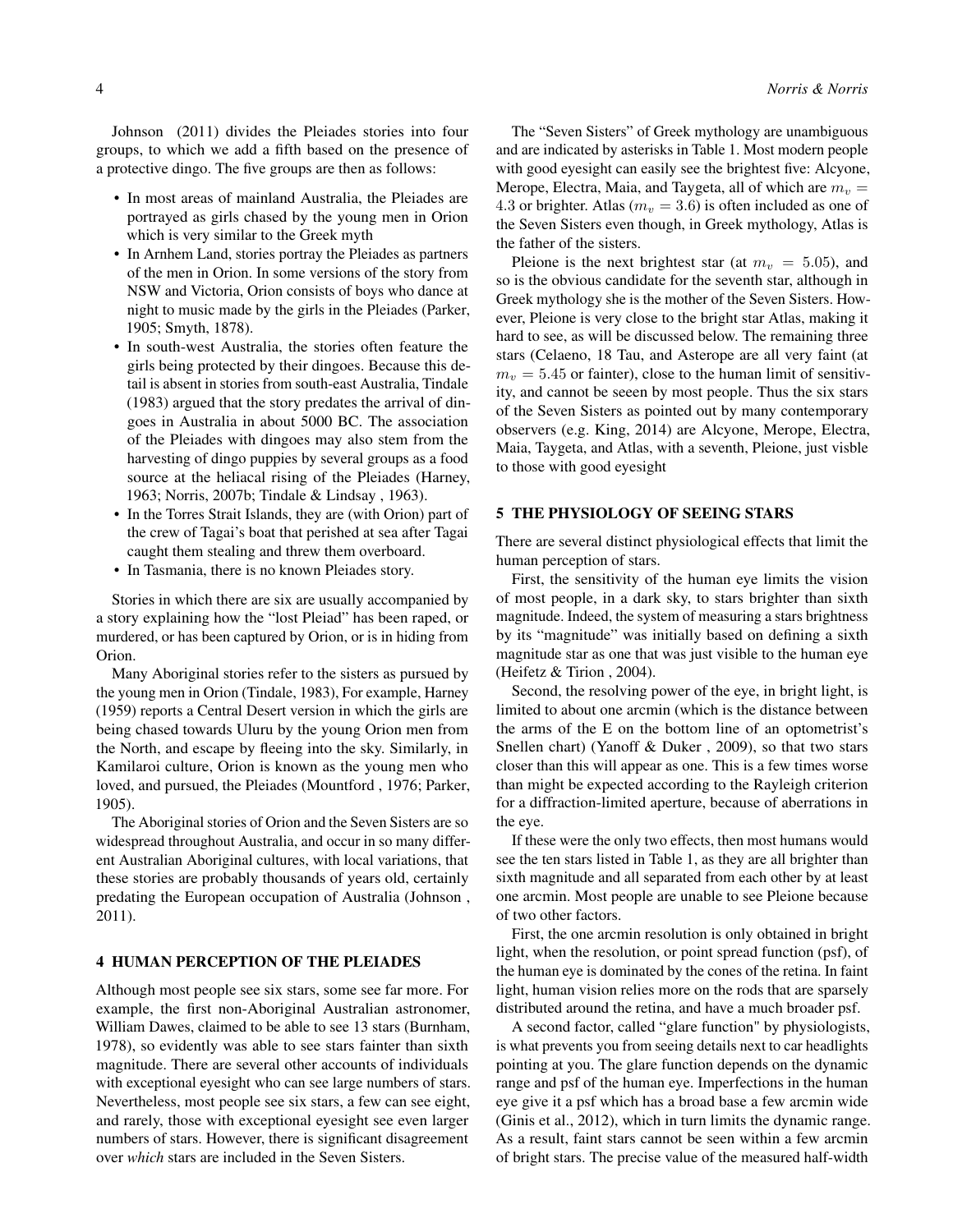#### *Seven Sisters* 5

half-maximum (HWHM, at which the psf falls to half of its peak value) of the human psf depends on age, ethnicity, eye colour, and pupil dilation. For example, Australian Aboriginal people have statistically better acuity than Europeans (Taylor, 1981), although it is not known whether this affects the glare function. Here we assume the results from Fig 5 of Ginis et al. (2012), from which HWHM appears to be in the range 3 – 4 arcmin for most people.

Pleione is five arcmin from the star Atlas, which is about four times brighter than Pleione, and the resulting glare from Atlas prevents most people from seeing Pleione.

## 6 DISCUSSION

## 6.1 The Lost Pleiad

Although the Pleiades do not appear as seven stars to most humans, could they have appeared as seven stars in the past?

There are two potential reasons why they may have done.

First, we have already noted that many of the Pleiades are B stars, which are often variable. While we have no evidence of any long-term major changes in brightness, and the longterm variability of B stars is poorly understood, we cannot discount the possibility that one of the faint stars was much brighter in the past.

Here we suggest an additional reason. Because of Pleione's measured proper motion, Pleione was further from Atlas in the past, as shown in Figure 3. In 100,000 BC it was 8.4 arcmin away, significantly decreasing the glare from Atlas. Figure 4 shows a simulated image of the two stars for an individual with HWHM of 3 arcmin. Even ignoring variability, Pleione was visible as a separate star from Atlas in 100,000 BC, so that the Pleiades would appear as seven stars to normal human eyes



Figure 3. The separation of Atlas and Pleione as a function of time.

### 6.2 Out of Africa

The ancestors of Aboriginal Australians left Africa in about 100,000 BC. DNA and archaeological studies (Rasmussen et al. , 2011; Harvati et al., 2019) show that they were closely related to the ancestors of modern Europeans who left Africa at around the same time. The Australians followed the coast



Figure 4. The simulated visual appearance of Atlas and Pleione at the current epoch and at 100,000 BC, as viewed by individuals with a psf HWHM of 3 arcmin.

of India and China, crossed through Papua New Guinea, and arrived in Northern Australia, (Hudjashov et al. , 2007), probably in a single wave at least 40,000 years ago (O'Connell & Allen, 2004). Radiocarbon dating of Mungo Man showed that they had reached NSW by 40,000 BC (Bowler et al., 2003). A number of recent DNA studies (e.g. Nagle et al., 2017) place the departure date from Africa around 100,000 BC and the arrival date in most of Australia at about 50,000 BC.

From 50,000 BC onwards the Aboriginal people enjoyed a continuous, unbroken culture, with very little contact with outsiders, other than annual visits from Macassan trepangcollectors to the far north of Australia over the last few hundred years. Aboriginal culture evolved continuously, with no discontinuities or significant outside influences, until the arrival of the British in 1788, making Aboriginal Australians among the oldest continuous cultures in the world (McNiven & Russell, 2005).

When the Australians and Europeans were last together, in 100,000 BC, the Pleiades would have appeared as seven stars. Given that both cultures refer to them as "Seven Sisters", and that their stories about them are so similar, the evidence seems to support the hypothesis that the "Seven Sisters" story predates the departure of the Australians and Europeans from Africa in 100,000 BC.

## 7 CONCLUSION

We have shown the great similarity between the Aboriginal and Greek stories of the Pleiades and Orion. Specifically, both (in common with many other cultures) predominantly:

- call the cluster "Seven Sisters", although most humans nowadays see six stars, and then have stories to explain why the seventh is invisible.
- identify the Pleiades as a group of young girls
- identify Orion as hunter, or young man, or group of young men
- have stories in which Orion is attempting to catch or rape the girls in the Pleiades

These strong similarities suggest a common origin, which appears to predate European contact with Aboriginal Australia.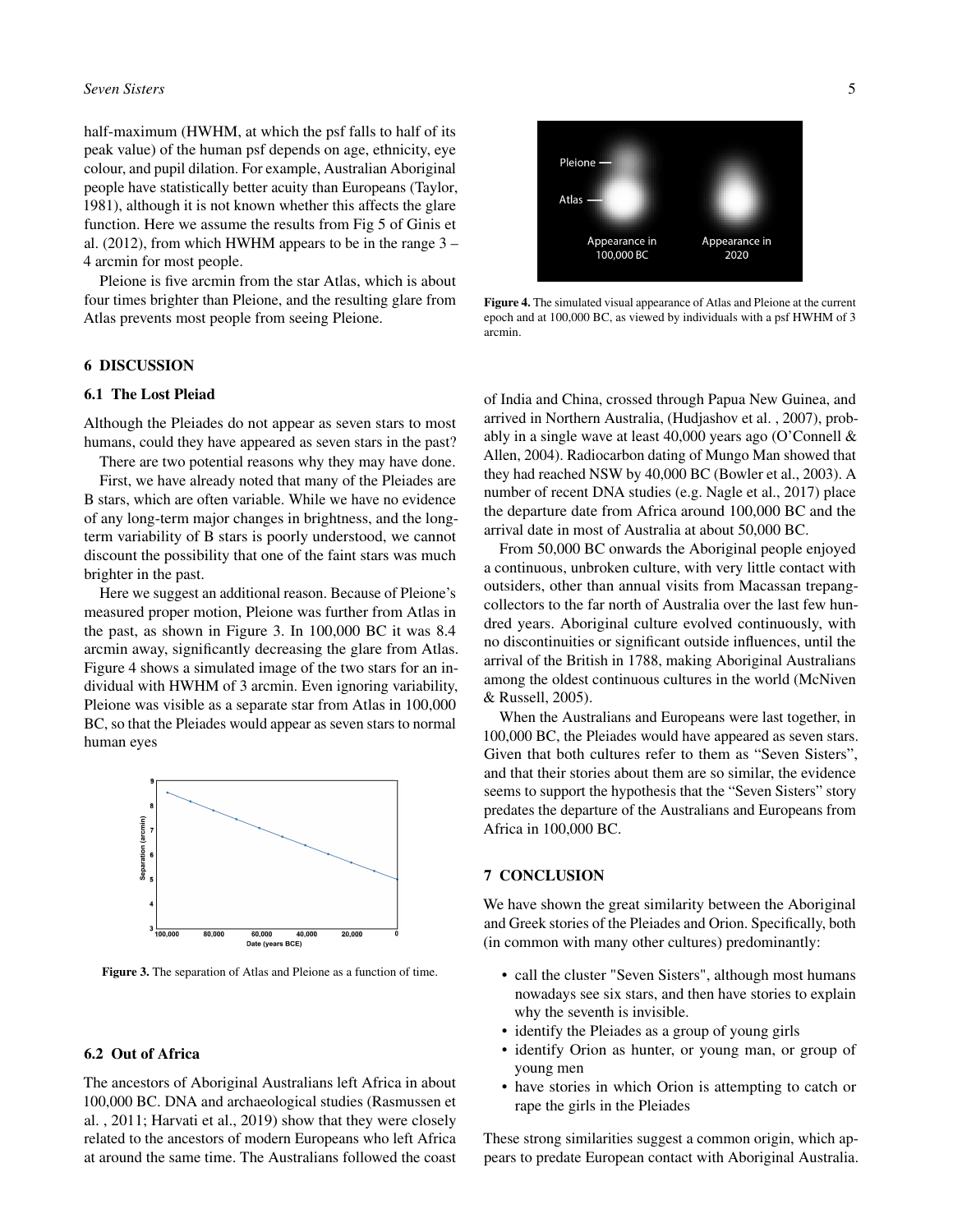This similarity includes an insistence on there being seven stars, even though only six are visible to most people, together with a story to explain the "lost Pleiad". The evidence presented above shows that, because of the proper motion of Pleione, the Pleiades would indeed have appeared as seven stars to most humans in 100,000 BC. We conclude that the Pleiades/Orion story dates back to about 100,000 BC, before our ancestors left Africa, and was carried by the people who left Africa to become Aboriginal Australians, Europeans, and other nationalities.

# 8 ACKNOWLEDGEMENTS

We acknowledge and pay our respects to the traditional owners and elders, both past and present, of all the Indigenous groups mentioned in this paper. We thank Simon O'Toole and Norbert Langer for helpful advice on the variability of the stars of the Pleiades, and Miroslav Filipovic for information about Serbian astronomy. We thank Harilaos Ginis for a helpful discussion about the acuity of the human eye.

## REFERENCES

- Allen, R. H. 1899, "Star names and their Meanings New York, Leipzig: G.E. Stechert
- Ammarell, G., & Tsing, A. L. 2015, Cultural Production of Skylore in Indonesia, In Handbook of Archaeoastronomy and Ethnoastronomy, 2207-2214, New York: Springer Science+Business Media New York,
- Andrews, M., 2005, The Seven Sisters of the Pleiades, Melbourne: Spinifex Press
- Avilin, T., 1998, The Pleiades in the Belarusian tradition: folklore texts and linguistic areal studies, Folklore, 72, 141-158
- Bates, D., 1925, Selected Papers n.d., Serial VII, Ref 25, 85-88, Canberra: NLA
- Bowler, J., Johnston, H., Olley, J., et al., 2003, New ages for human occupation and climatic change at Lake Mungo, Australia, Nature, 421, 837
- Burnham Jr., R., 1978, *Burnham's Celestial Handbook: An Observer's Guide to the Universe Beyond the Solar System*, New York: Dover Publications.
- Clarke, P.A. 2009. An overview of Australian Aboriginal ethnoastronomy, Archaeoastronomy, 21,39-58
- Converse, J. M., & Stahler, S. W. 2010, The dynamical evolution of the Pleiades, MNRAS, 405, 666
- Davis, S.,1989, Man of all seasons. An Aboriginal perspective of the natural environment. Sydney: Angus and Robertson
- Dawson, J., 1881. Australian Aborigines, Melbourne: Robertson
- Dempsey, F. 2009, Aboriginal Sky Lore of the Pleiades Star Group in North America, JRASC, 103, 233
- Ehser, A., Borg, G., Pernicka, E., 2011, Provenance of the gold of the Early Bronze Age Nebra Sky Disk, central Germany, European Journal of Mineralogy. 23 (6): 895-

910.

- Fuller, R.S., Norris, R.P., and Trudgett, M., 2014, The astronomy of the Kamilaroi people and their neighbours, Australian Aboriginal Studies, 2014(1), 1
- Gell, J.P., 1842, The vocabulary of the Adelaide tribe, Tasmanian J. Nat. Sci. & Ag. Stat. 1, 109.
- Gibson, S., 2017, The Pleiades, http://www.naic.edu/ gibson/pleiades/
- Ginis, H., Perez, G.M., Bueno, J.M., & Artal, P., 2012, The wide-angle point spread function of the human eye reconstructed by a new optical method, J. Vision, 12(3):20, 1-10
- Harney, W. E., 1959, Tales from the Aborigines, Adelaide: Rigby
- Harney, W. E., 1963, To Ayers Rock and Beyond, London: Robert Hale
- Harvati, K., Roding, C., Bosman, A.M., et al. (2019), Apidima Cave fossils provide earliest evidence of Homo sapiens in Eurasia, Nature, 571, 500–504.
- Heifetz, M., & Tirion, W., 2004, A Walk Through the Heavens: A Guide to Stars and Constellations and Their Legends. Cambridge: Cambridge University Press.
- Hertzog, K. P. 1987, Ancient Stellar Anomalies, QJRAS, 28, 27
- Hudjashov, G. et al., 2007, Revealing the prehistoric settlement of Australia by Y chromosome and mtDNA analysis, Proc. Nat. Acad. of Sci., 104, 8726
- Johnson, D., 2011,Interpretations of the Pleiades in Australian Aboriginal astronomies, IAU Symposium No. 278, 291
- King, B, 2014, How many Pleides Can you See, Sky and Telescope, 22 October, 2014
- Krupp, E. 1991, Seven Sisters, Griffith Observer, 55,1
- Krupp, E. 1994, Echoes of the Ancient Skies, Mineola, NY: Dover Publications
- Kyselka, W. 1993, On the rising of the Pleiades, Hawaiian J. History, 27, 174
- Langer, N. 2012, Presupernova Evolution of Massive Single and Binary Stars, ARA&A, 50, 107-164
- Maegraith, B.G. 1932, The astronomy of the Aranda and Luritja tribes, Transactions of the Royal Society of South Australia, 56, 19-26
- Massola, A., 1968, Bunjil's Cave, Melbourne: Lansdowne Press
- Mathews, J. and White, I. 1994, The opal that turned into fire: and other stories from the Wangkumara, Broome: Magabala Books
- McNiven I.J. & Russell L., 2005, Appropriated Pasts: Indigenous Peoples and the Colonial Culture of Archaeology, Lanham, Maryland: AltaMira Press
- Melis, C., Reid, M. J., Mioduszewski, A. J., Stauffer, J. R., & Bower, G. C. 2014, A VLBI resolution of the Pleiades distance controversy, Science, 345, 1029-1032
- Mountford, C.P. 1939, An Anyamatana Legend of the Pleiades, Victorian Naturalist, 56, 103